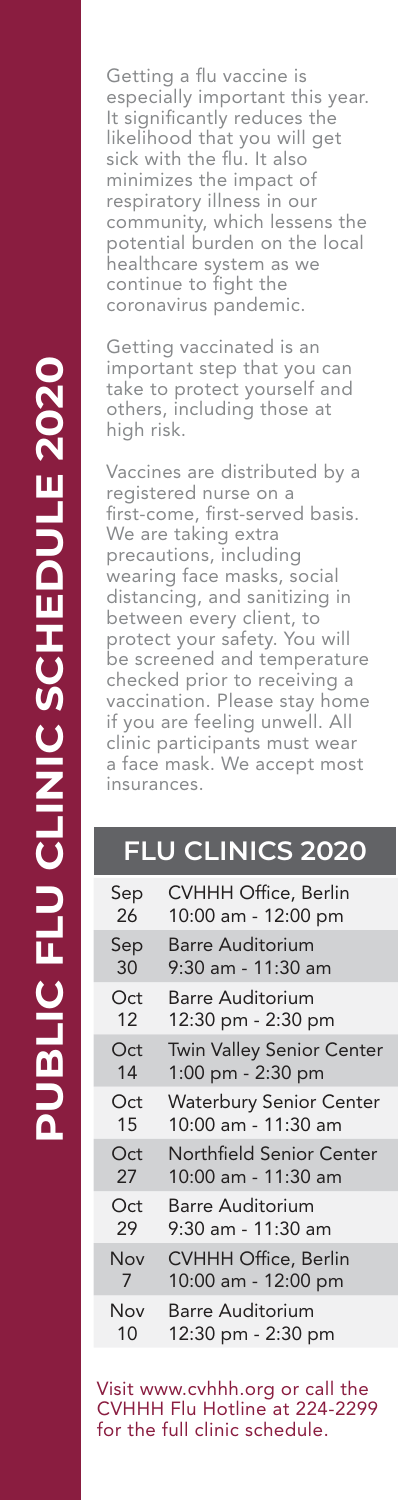## **CARING FOR YOU DURING THE PANDEMIC**

We are open for business and are accepting referrals for in-person and video visits. Here is a list of the steps we are taking to keep you safe while we continue to provide the full range of home health, hospice, maternal-child health, and long-term care to central Vermonters at home.

- Clinicians and caregivers wear surgical face masks and face shields for every visit and put on full personal protective equipment (PPE) when necessary.
- Implement extensive infection control protocols for staff, including screening all patients twice before an in-person visit and daily temperature checks and screening for office-based and visiting staff.
- Incorporate regular phone check-ins, remote, and video visits for individuals across our home care, hospice, maternal-child health, and longterm care programs.
- Staff are trained to administer nasopharyngeal tests for COVID-19 for patients at home and in assisted living facilities. Nasal swab tests are administered for pediatric patients.

We regularly evaluate infection control protocols. For questions, contact Rebecca McClung, MSN, RN, CQO, at 224-2232 or rmcclung@cvhhh.org.

# **HOW TO INITIATE CARE**

We provide care based on medical necessity in partnership with our local physician and hospital partners.

**Call Us** Ask to speak with a member of our intake team or a Clinical Manager, who can answer your questions about our services. We can help facilitate a referral with your physician, including for hospice care.

### **Talk to Your Doctor**

We encourage you to speak with your physician about how CVHHH might help you. Ask them to make a referral to CVHHH.

To learn more about home health, hospice, long-term care, and maternal-child health, including how to start services, please visit www.cvhhh.org.

# **KEEPING CONNECTED DURING COVID-19**



This spring, Crystal Barrows (pictured) a Personal Care Attendant (PCA) and Licensed Nursing Assistant (LNA) at CVHHH, made weekly phone calls to 40 or so of our long-term care clients whose in-person visits had been put on temporary hold due to the pandemic.

"People need to feel like someone is there for them," she says. "Some people talked for two minutes, and some talked for 48 minutes. Mostly, we wanted to reassure people that they hadn't been forgotten."

We know how important the human connection is, and we will continue to do what's required to meet our clients' needs in the face of the pandemic.

**For information about our continuing COVID-19 response, go to: www.cvhhh.org**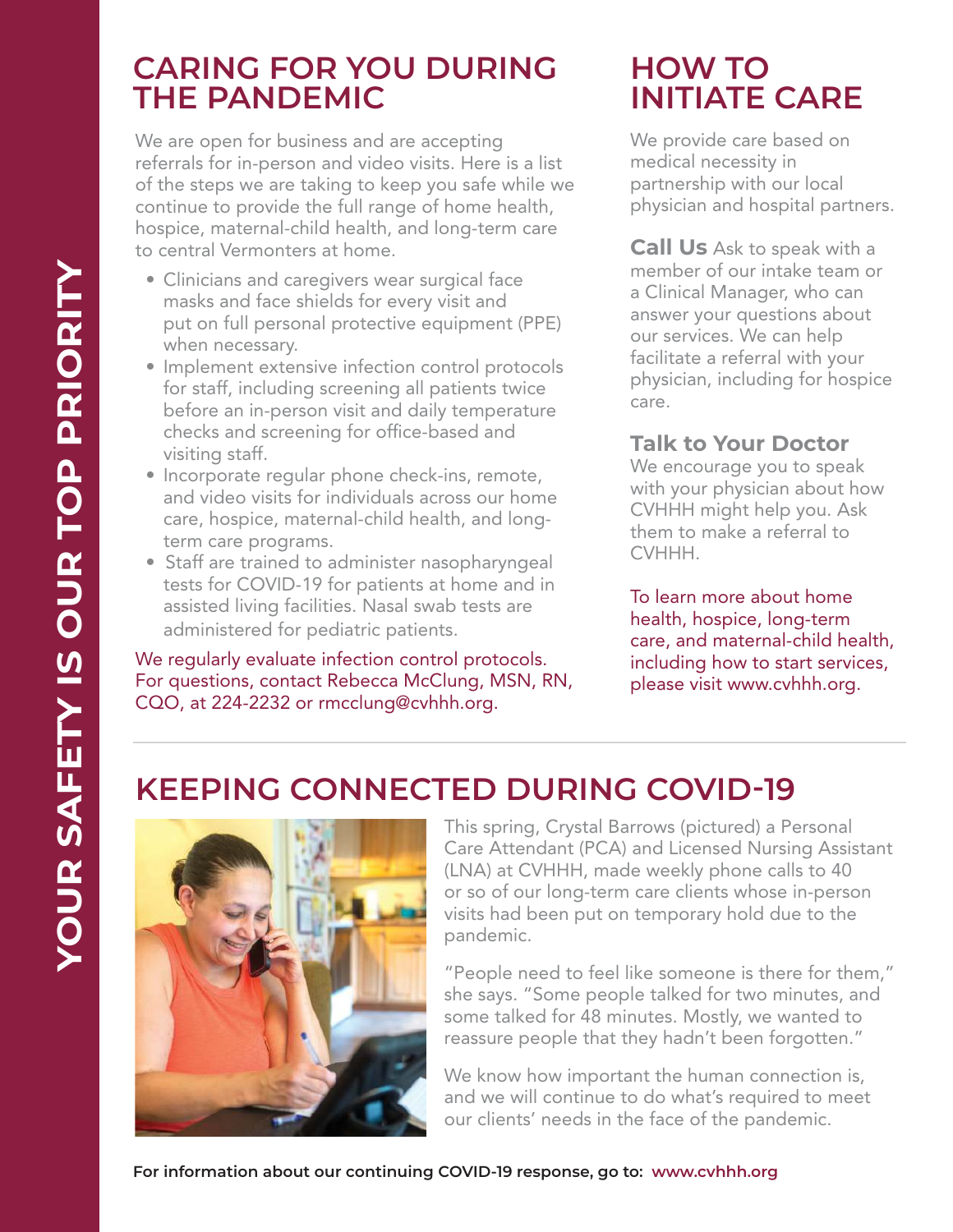

**AMY BESSETT, RN** TELEHEALTH MANAGER

## **INTRODUCING AMY BESSETT CVHHH EXPANDS REMOTE TELEHEALTH PROGRAM**

Since her arrival in June, Amy Bessett, RN, has focused on expanding CVHHH's telehealth program to meet the evolving needs of our clients and community partners.

"Current conditions can make accessing healthcare through traditional avenues challenging," says Amy. "My priority is to connect patients with the healthcare they need. As we await a vaccine for COVID-19 and head into cold and flu season, CVHHH will meet this challenge by expanding telehealth options and partnering with local providers to facilitate this care. I am proud that CVHHH can meet this need."

With our fleet of telemonitors, and in the event of another surge, we can transition patients to remote monitoring and video visits for skilled nursing, rehabilitation, and emotional support. Visit www.cvhhh.org/telemonitor to learn more.

## **MEET YOUR NEW HOME CARE LEADERSHIP TEAM**



We are thrilled to welcome three experienced clinicians to lead our team of home health visiting clinicians, who provided 55,000 visits to central Vermonters last year. Sarah Rowan, RN, (center) is our Adult Home Care Manager and provides daily oversight and support to CVHHH's newly-appointed Team A Clinical Leader, Lisa Lockerby-Washburn, PT, (left) and Shelby Lunn, RN, WCC, Team B Clinical Leader, (right).

## **2020 COMMUNITY PARTNER OF THE YEAR**



As a Board Member, Ed Flanagan is focused on helping CVHHH build strong, reciprocal relationships with community partners across the care continuum and with our local municipalities, which support us through town funding. "I want to work with our communities to expand home health services where people are most comfortable." Ed owns The Point radio station in Montpelier, where he resides with his wife Bonnie.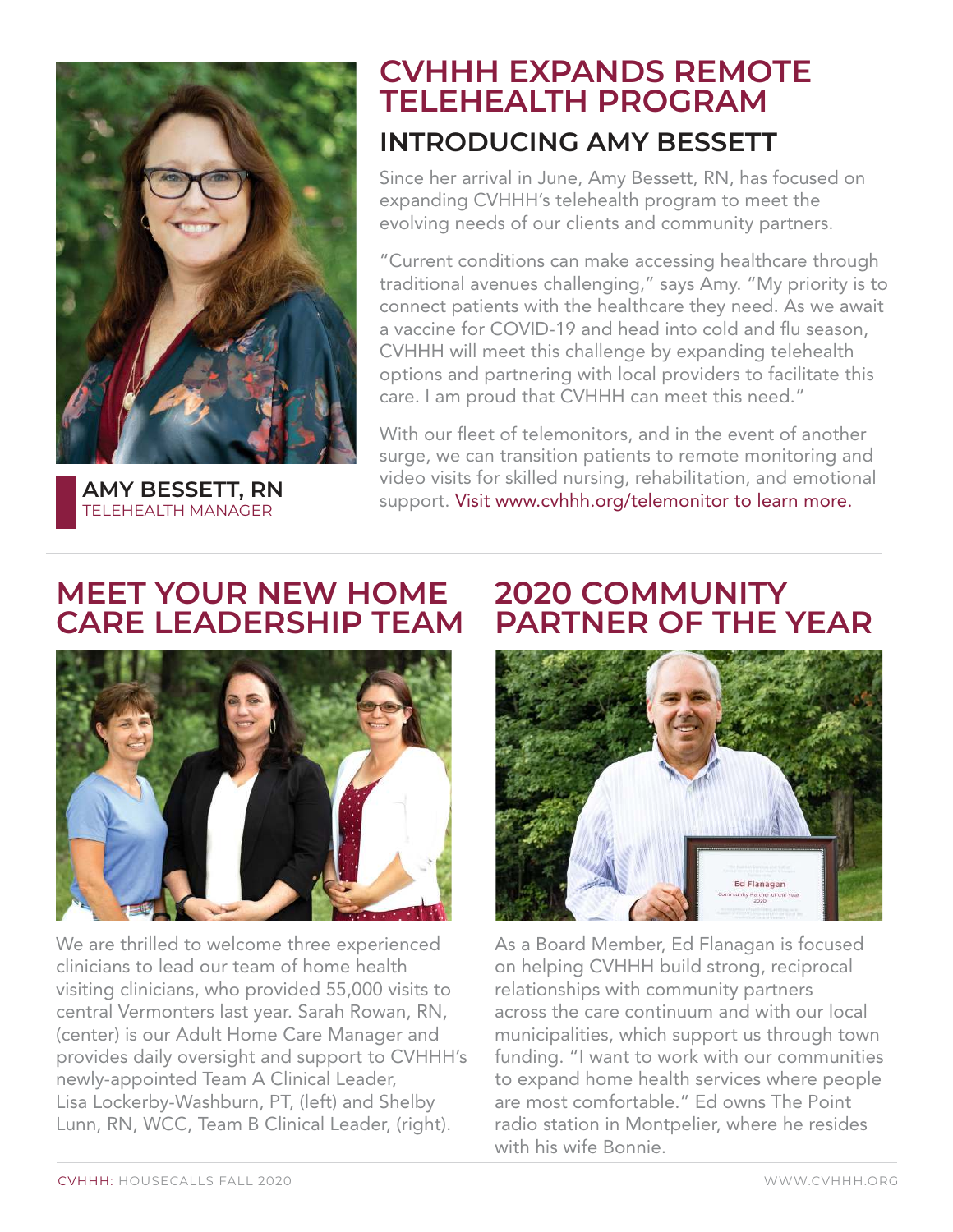

# **WE ARE HERE FOR YOU**

OUR UNFLINCHING COMMITMENT TO CENTRAL VERMONTERS

> **LETTER FROM SANDY ROUSSE** YOUR SAFETY IS OUR PRIORITY

**GOLF TOURNAMENT ROUNDUP**  \$33,000 RAISED FOR HOSPICE

**TELEHEALTH MANAGER EXPANDS PROGRAM** MEET AMY BESSETT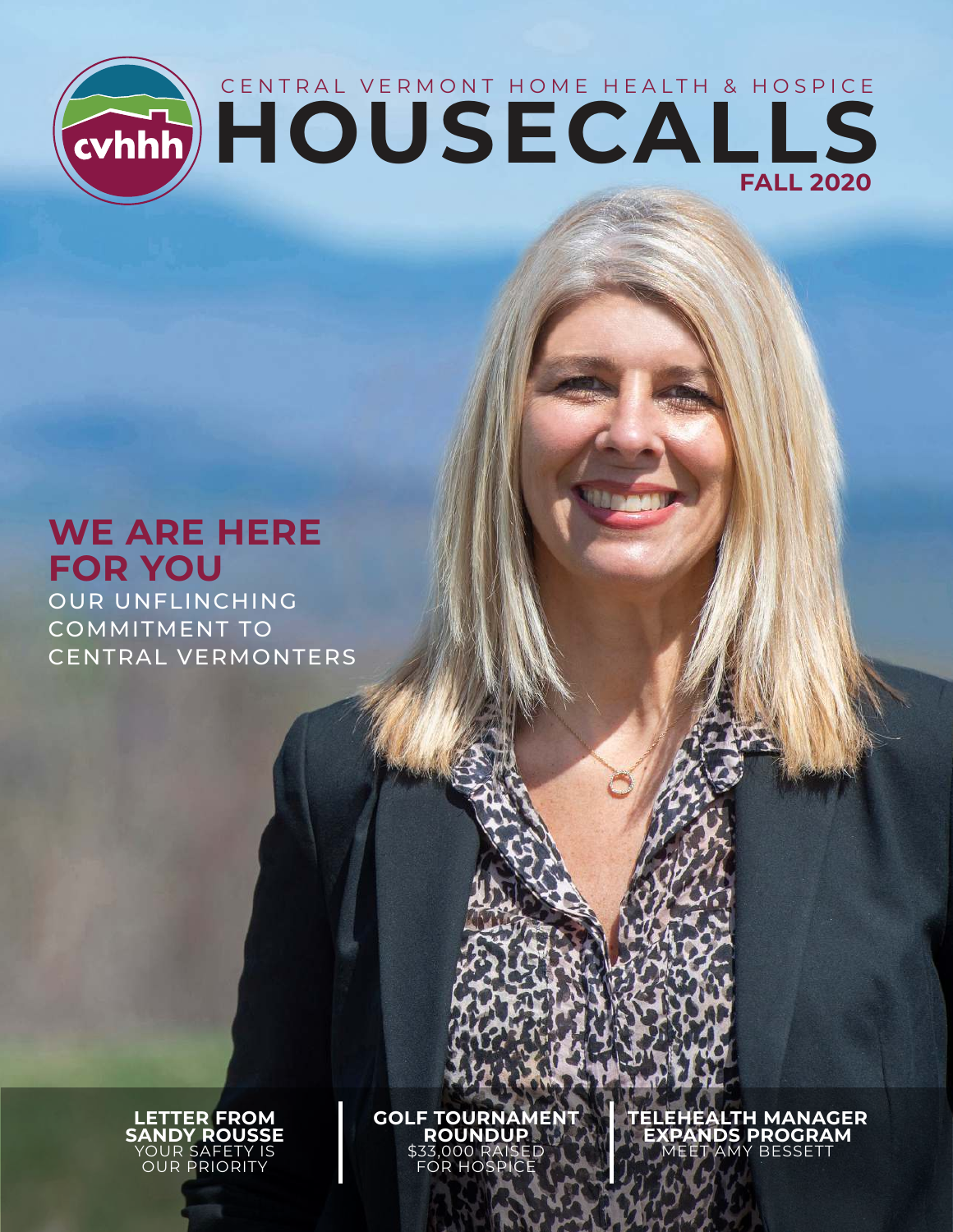

**SANDY ROUSSE PRESIDENT & CEO**  CENTRAL VERMONT HOME HEALTH & HOSPICE

## **A MESSAGE FROM SANDY ROUSSE:**

In my recent updates to central Vermonters, I talked about the ways, in the face of the coronavirus pandemic, that CVHHH adapted to meet the needs of our community. From the start, our priorities have been to keep staff and patients healthy and safe and to provide consistent, on-the-ground support so that our local hospitals and doctors offices did not get overrun. On the back page of this issue, you'll see a list of some of the changes we made to keep you safe.

The coronavirus presented everyone in the healthcare field with a steep learning curve. Early on, it became clear that because of how we provide care—to people at home— CVHHH is a critical partner in fighting this virus and similar outbreaks. By controlling the virus in the community, we alleviate the impact of a possible surge on the hospital system.

Our staff are highly-skilled, experienced practitioners who are trained to deliver a full range of medically-necessary services—nursing and therapy, advanced wound care, chronic disease management—and supports like social work, lactation education, and personal care, in our clients homes. A primary benefit of our care-delivery model is that

it is what people want, where they want it. We know that 78% of people want to age at home.

In the wake of COVID-19, the benefits of what we do are magnified. CVHHH's ability to bring care to central Vermonters, rather than having people go to the hospital or to their doctor's offices, will have a significant impact on containing the virus. In addition, our clinicians can mobilize immediately, if needed, to administer COVID-19 tests and to care for anyone who is sick from the coronavirus or any number of conditions.

Administering vaccines, such as the flu vaccine, is a service we have proudly offered for years. See our 2020 Public Flu Clinic scheduleon the pull-out panel. As we gear up for this flu vaccine season, we wait in hopes for a COVID-19 vaccine and consider ourselves willing partners with the State of Vermont and the Department of Health to administer these vaccines in the future.

Our team is driven by a mission to keep our patients healthy and safe at home because it's our job and because this is our community. We grew up here and are raising our families here. Our clients are our friends, family, and neighbors, and we are here to care for and support you.

## **WE ARE YOUR LOCAL VISITING NURSE ASSOCIATION** CVHHH SERVICES INCLUDE:

- Physical, Speech & Occupational Therapy
- Recovery from Surgery & Stroke
- Wound Care & Telemedicine
- Heart Disease Care
- Diabetes Care
- Medical Social Work
- Hospice Care
- Bereavement Support
- Maternal & Child Health Care
- Personal Care & Homemaking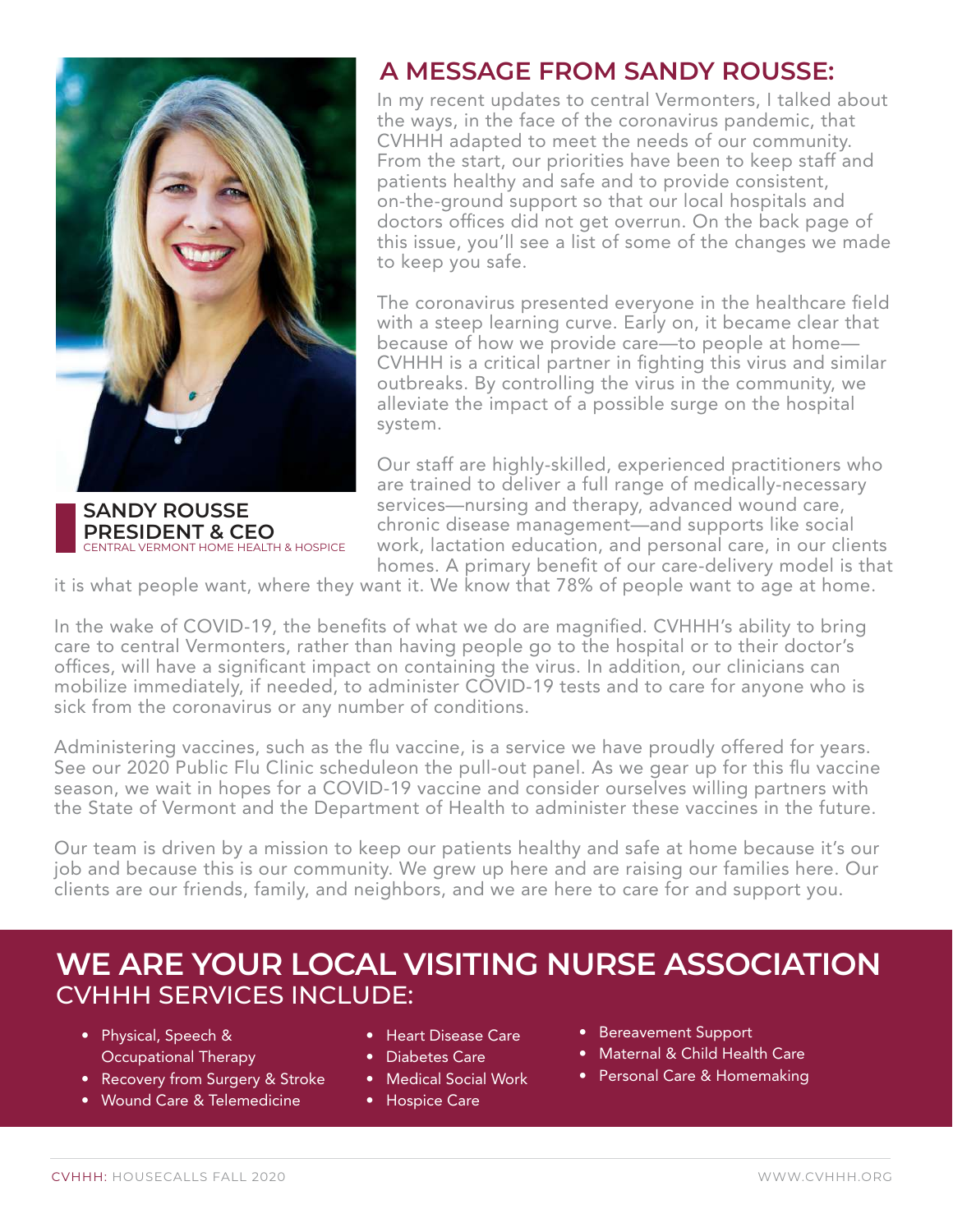# **MEET OUR NEW BOARD MEMBERS**





### **ALISON WHITE**

Alison White rejoins CVHHH's Board of Directors after a one-year hiatus. Alison is a Registered Nurse who has held several clinical leadership roles in our community, including Clinical Document Analyst at UVM Health Network-Central Vermont Medical Center, and Chief Nursing Officer and Vice President of Primary Care at Gifford Medical Center. Alison resides in Barre with her husband and has two grown children.

### **ED READ**

Ed saw how care provided by our hospice team made it possible for his father-in-law to die peacefully at home. "The experience left an indelible impression," he says. Since 2001, Ed has owned Mad River Property Management & Garden Center in Waitsfield. Previously he worked at Sugarbush. Ed is an active community volunteer and served for 16 years on his local select board in Fayston.

Visit www.cvhhh.org/leadership for full Board of Directors list and to meet the leadership team.

# **DONATE VOLUNTEER GIVE BACK: HOW YOU CAN SUPPORT CVHHH**

The pandemic presented all of us with unforeseen challenges in our personal and professional lives. It forced us to shift how we provided care; however, it did not change our commitment to this community. Through it all, we remained open. Now, we need your help. Your contribution makes it possible for CVHHH to not only survive but to thrive. Your gift ensures that clients and staff - your family, friends, and neighbors - remain healthy, and it guarantees that CVHHH can continue to deliver care now and into the future.

To donate, visit www.cvhhh.org/donate or contact Kim Farnum, Director of Community Relations & Development, at 224-2234.

Volunteers are important members of the CVHHH team, and we have several available opportunities.

We rely on volunteer support in our office with administrative tasks and to make patient survey phone calls. We also rely on volunteers at events and for fundraising. Volunteers can go through a six-week training, offered in person and virtually, to work with patients enrolled in hospice.

For information about administrative or event volunteering, contact CVHHH's Community Relations & Development office at 223-1878. For information about hospice volunteering, call Nicole Dupont at 224-2285 or ndupont@cvhhh.org.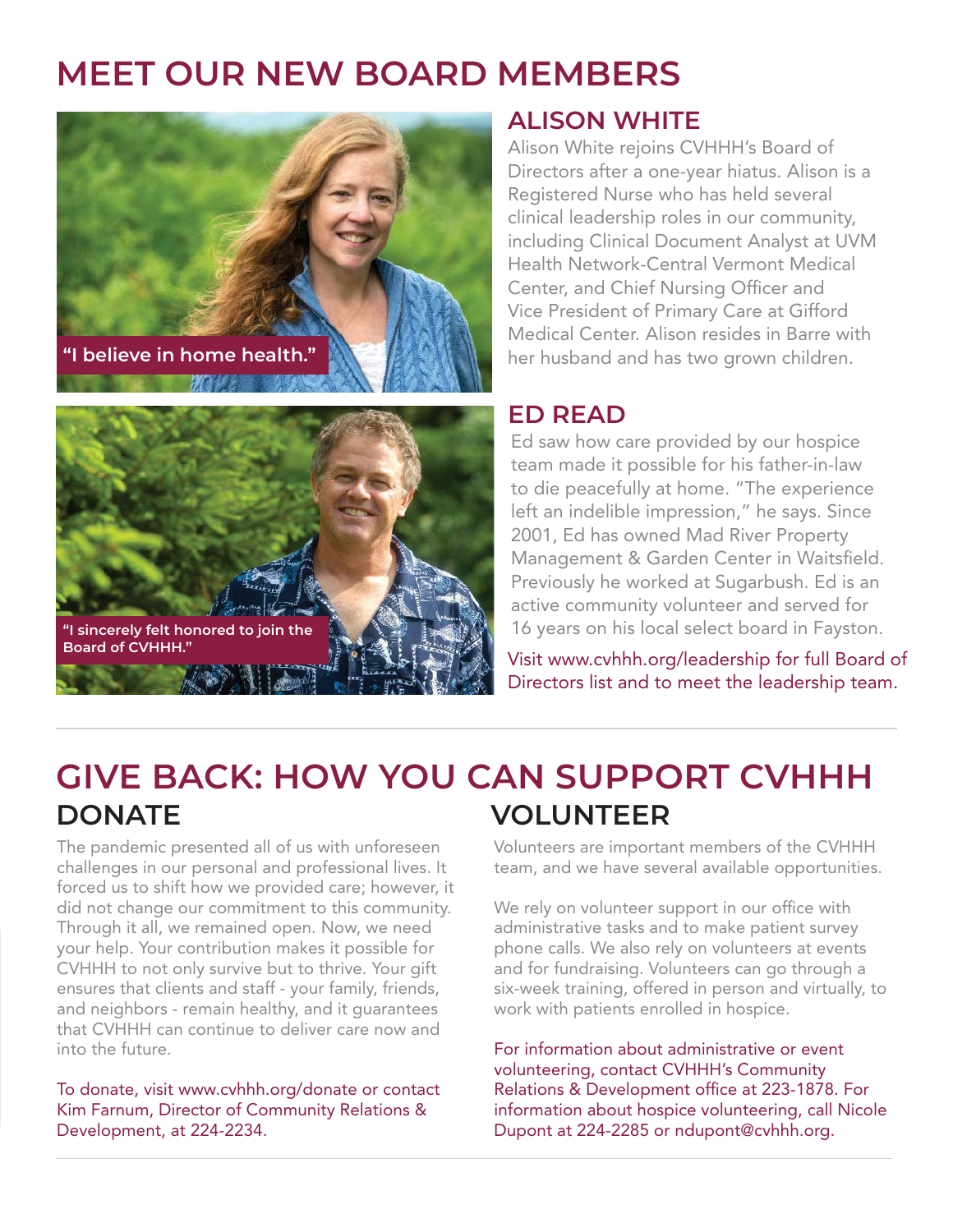

# **HOSPICE MEMORIAL GOLF TOURNAMENT**

### **SPECIAL THANKS TO OUR TOP SPONSORS \$33,000 RAISED TO SUPPORT HOSPICE**

- Hospice Memorial Sponsor Jeremy Drown & Family, in Loving Memory of Barry Chouinard
- Golf Cart Sponsor Maple Capital Management
- Eagle Sponsors Allen Lumber Company, Carmen Beck, Don Carpenter, Denis Ricker & Brown Insurance, Equitable, Keene Medical Products, Miles Supply, Northfield Savings Bank, Jane & John Valentine, VSECU, Washington Electric Cooperative
- Hole-in-One Sponsor Cody Chevrolet Cadillac

For a list of contest winners and top teams, plus a slideshow from the event, visit www.cvhhh.org/golf2020

### **2020 SEASONS OF LIFE EVENT CANCELLED**

Seasons of Life Fashion Show, Dinner and Live Auction is cancelled this year due to COVID-19. We want to protect our community's safety during these unprecedented times. In lieu of the fashion show, CVHHH's Development team will conduct an online auction and a fundraising campaign this fall to support CVHHH's Telehealth Program. To learn more, call Marcy Kreitz, Community Relations & Development Coordinator, at 224-2286 or mkreitz@cvhhh.org.